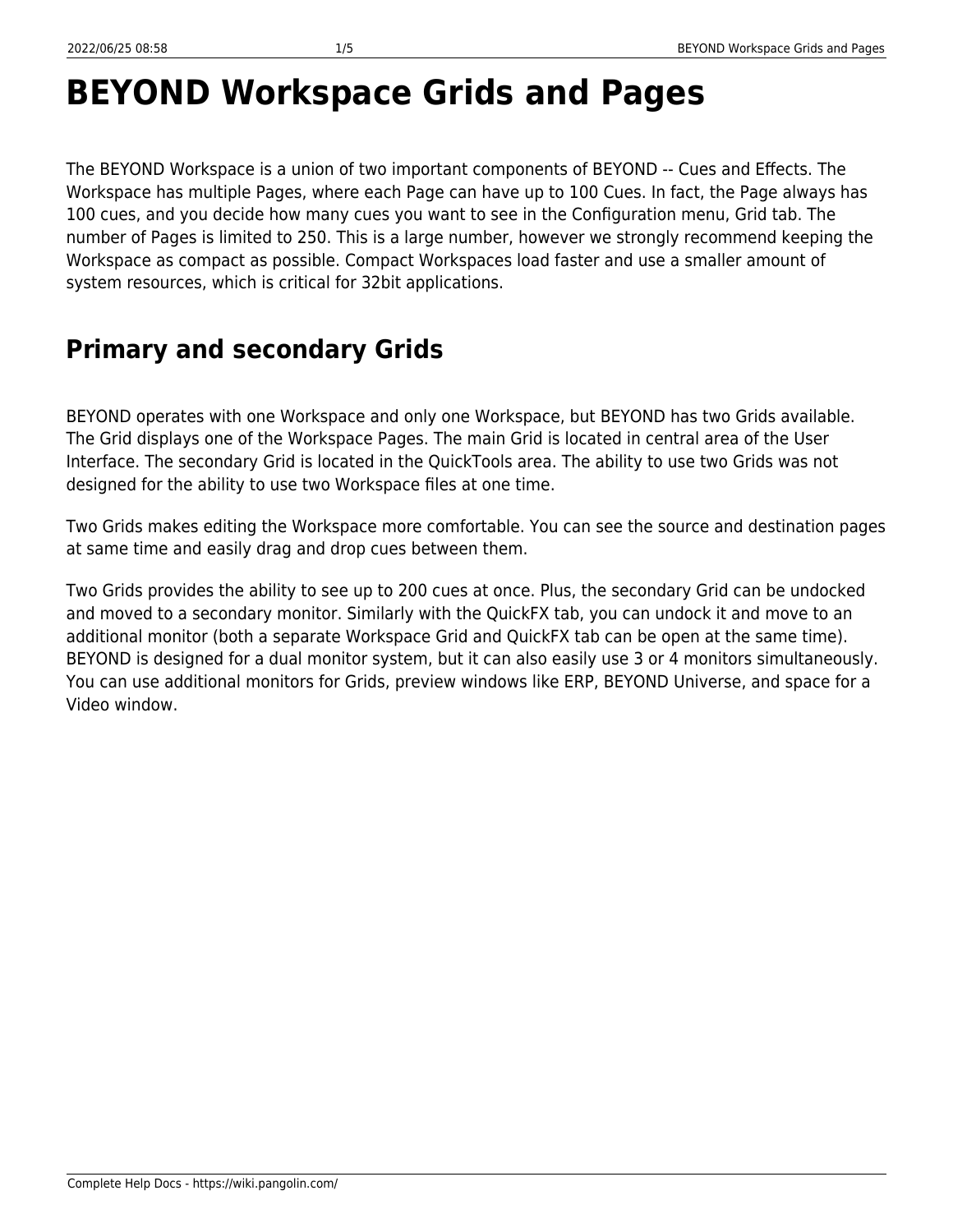

| ■ Lasershow Designer BEYOND Version 1.95, Build 674 (User Interface Patent Pending) Editing workspace: "CueMania 1.3"                                                                        | 由由市                                                                                              |
|----------------------------------------------------------------------------------------------------------------------------------------------------------------------------------------------|--------------------------------------------------------------------------------------------------|
| File Edit View Page Settings Run Help Language                                                                                                                                               |                                                                                                  |
| 127.1 <sup>BPM</sup><br>39E<br>.<br><b>Design</b><br>$123$<br>11 <sup>1</sup><br>Grid<br>Play List<br>Flash Flash-Solo Transition<br>One Cue Multi cue<br>Timeline<br>Restart<br>Toggle      | 80<br>☎←<br>∣≻।≻।≻<br><b>SA</b> Enable Laser Output<br>DMX IN<br>Virtual LJ<br>Blackout<br>Pause |
| <b>ALL</b><br>Σ<br>H<br>$\mathcal{L}_{\mathbb{C}}$<br>a,<br>Animals<br>Flamingo<br>Eagle <sup>22</sup><br>Emu<br>SeaGull<br>Pelican<br>Pelican 2<br>Fr<br>Ħ<br>Penguin<br>People+Characters  | Parrot                                                                                           |
| 54<br><b>Constitution</b><br>≪<br>Sports<br><b>CONTA</b><br>4,<br>Pteradact<br>DragonFly<br>HumBird<br>Vulture<br>Lizard<br>n<br>Gekko<br>Vehicules                                          | n<br>Frog <sub>2</sub>                                                                           |
| ⊕<br><b>R</b><br>Music+Dancers<br>فلحتى<br>معصصين كالمحامل<br>Celebration<br>FishJump<br>FishCatch<br>Fil Frog 3<br><b>Dinos</b><br>П<br><b>Dinostrat</b><br>Dinosaur<br><b>Construction</b> | জ<br>محتفى<br><b>Salmon</b>                                                                      |
| Themes <sub>1</sub><br>æ,<br>Themes 2                                                                                                                                                        | ≏                                                                                                |
| <b>Orca</b><br><b>Belugas</b><br>Fish<br>Ħ<br>Orca 2<br>Shark 2<br>Shark 3<br><b>Dalphin</b><br>Misc.<br>÷<br>Bckgrnds 1                                                                     | Warus<br><b>E</b> PangoScript<br><b>Naster</b><br><b>-</b> Channels                              |
| Pegasus<br>SeaHorse<br>Hr<br>Deer<br>Horse 2<br><b>Cotapus</b><br>Horse<br>Dog<br><b>DMX</b>                                                                                                 | <b>E</b> Live Control<br><b>5</b> Time Control<br>$\Sigma$ Effect<br>Hippo<br><b>*</b> Reset     |
| $\bullet$<br>Atmospherics<br>45<br>Ø<br>Graphics<br>Gorilla<br>Rabbit<br><b>Bull</b><br>LionWing<br>Kangaroo<br>Bear<br><b>Elephan</b><br>FI.                                                | <b>Second</b><br>$\overline{\phantom{a}}$ Size<br>Wolf<br>H<br>$\rightarrow$ 1                   |
| QuickDMX I Capture FX FX III Workspace # Audio<br>V Targets<br>$\Box$ Log<br>٠<br>Shape<br>$\triangleleft$<br>Trace<br>$T$ Text                                                              | <b>CONT</b><br>▾┆<br>Lock XY                                                                     |
| 30E                                                                                                                                                                                          | Undock<br>▼ Position and Rotation                                                                |
| Animals<br>×.<br>惠<br>People+Characters<br><b>SeaGull</b><br>Pelican<br>Pelican 2<br>Emu<br>Flammgo<br><b>Eagle</b><br>n.<br>Penguin<br>Sports                                               | ,,,,,,,,,,,,,,,,<br>-------------<br>Parrot<br>--------------                                    |
| Vehicules<br><b>SALES</b><br>रेट<br>⊰<br>$\rightarrow \infty$<br>ক∼<br><b>STARROW</b><br>€<br>Music+Dancers                                                                                  | ----------------<br>-------------------<br>----------------<br>----------------                  |
| HumBird<br><b>Pteradact</b><br>Vulture<br>DragonFly<br>Lizard<br><b>C</b> Gekko<br>n<br>Celebration<br>ا⊲و<br>هيم<br>Themes <sub>1</sub><br>Ş                                                | Frog 2<br>Ħ<br>œ<br>حيشتهم                                                                       |
| Themes 2<br>Shake<br>FishJump<br>FishCatch<br><b>Dinos</b><br>n<br><b>Dinosaur</b><br>$\begin{array}{ c c c }\n\hline\n\end{array}$ Frog 3<br>FI.<br>DinosEat                                | Reset position<br>Reset rotation<br><b>Salmon</b>                                                |
| Misc.<br>Bckgmds 1<br>霉<br>ØŚ<br><b>SEPTING AND</b>                                                                                                                                          | $\blacktriangledown$ Color<br>Color<br>Q<br>كتلاتيه<br>M<br>Norm.                                |
| <b>Orca</b><br>П<br>Shark 2<br>Fish<br><sup>*</sup> Orca 2<br>Shark 3<br><b>Dolphin</b><br><b>Belugas</b><br>n<br>П<br>Bckgmds 2<br>o<br>Bckgmds 3                                           | n<br>Warus<br>Brightness: 100%                                                                   |
| Abstracts <sub>1</sub><br>Deer<br><b>Octapus</b><br>SeaHorse<br>Horse 2<br><b>Pegasus</b><br>Horse<br>Ħ<br>П<br>Dbg<br>Abstracts 2                                                           | Visible points: 100%<br>Hippo'                                                                   |
| 40<br>學<br>Abstracts 3<br>మ<br>Mirrors+Gratings<br><b>Conilla</b><br>Bull<br>Rabbit<br>Bear<br>M<br><b>LiónWing</b><br>Kangaroo<br>Ħ<br>Ħ                                                    | BO BR<br>▼ Plavback<br>Physics<br>Ħ<br>Wolf                                                      |
| Memory usage: 757 MB                                                                                                                                                                         | Projector 1: FB3 52982                                                                           |

## **Click modes**

The Main toolbar within the Grid mode of BEYOND has a group of buttons - Select, Toggle, Restart, Flash and Solo‐Flash. These are "click modes" that define what will happen when you click on a Workspace cue. Please note, the Secondary Grid also has a small toolbar with buttons for click modes and each Grid mode is independent. For example, BEYOND allows you to use one Grid in Restart/Toggle mode and the second Grid in Flash mode.

### **Pages and Categories**

BEYOND organizes Cues into Pages. We recommend organizing these pages with some logic that is best suited to your style. Each page belongs to a Category. Categories help to organize the Workspace and only shows the most relevant tabs. For example, if you are only looking for Graphic-‐related imagery, you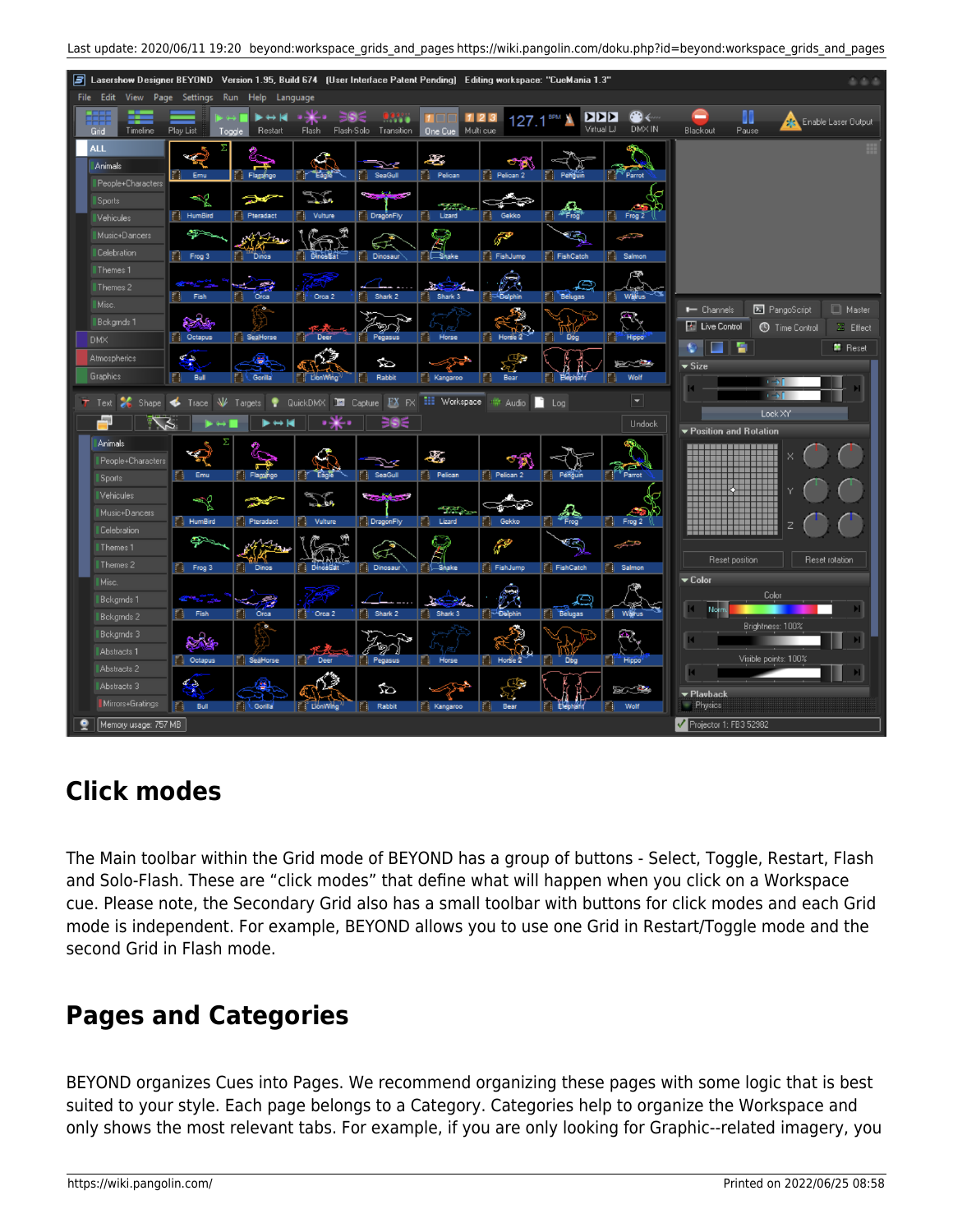can click on the Graphics category, and only those Pages and Cues related to graphics will be shown. To add, change, or rename categories, right-‐click in the Categories section.

BEYOND has two styles of Page/Category visualization. The first style resembles QuickShow:



The Categories located at top of the User Interface; each Tab represents one page. If you want to see all pages then click on "All pages" in Category selection.

The second style is designed specifically for BEYOND and takes less space as it sits vertically to the leg of the Workspace Grid.



To change pages in BEYOND, just click on the page tab with the mouse.

You can assign Function keys to pages, so pages can be quickly accessed by pressing F-keys on the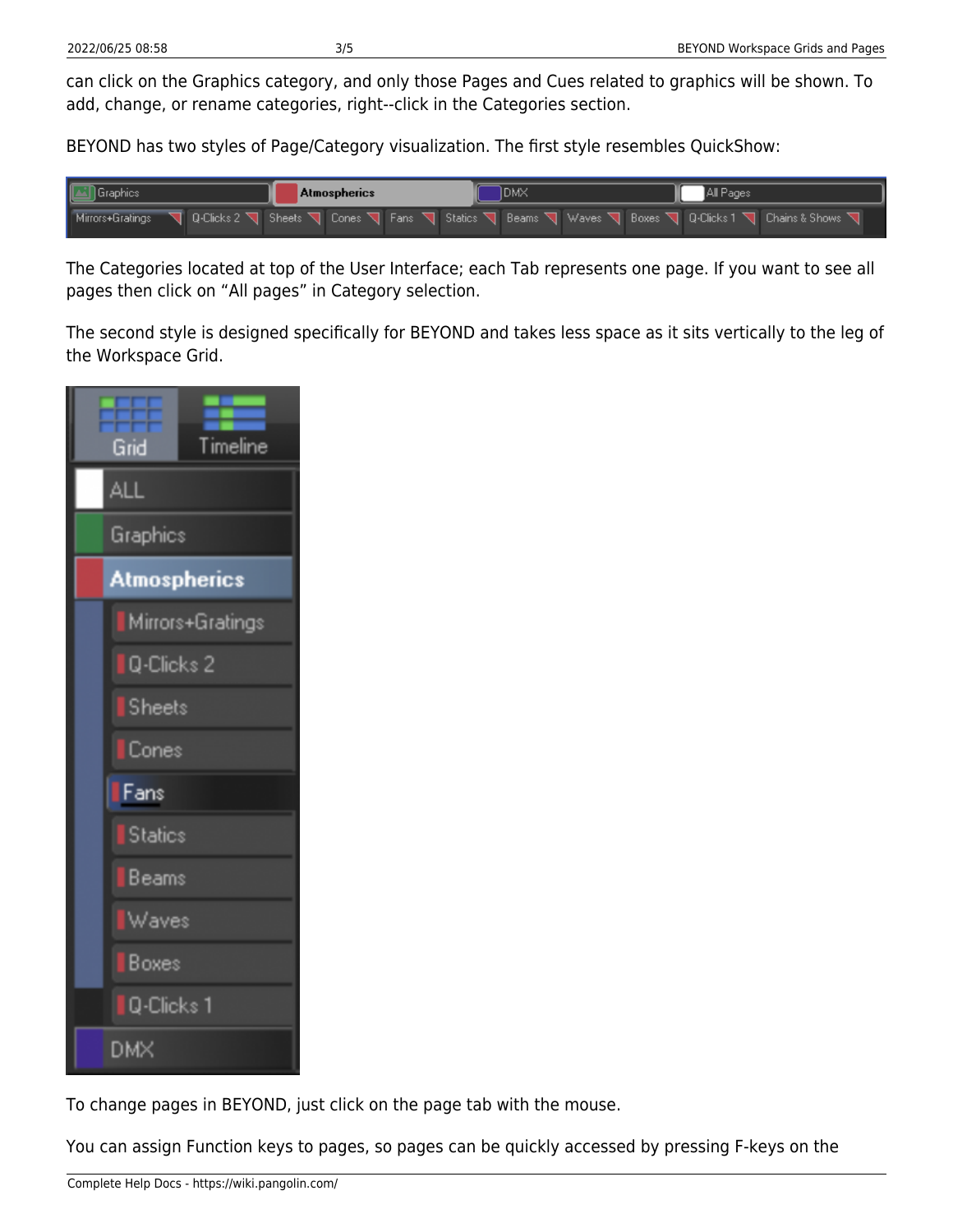computer keyboard. You can also change the name of each page. Both F-key assignments and renaming of the pages can be done using the Page menu, or by right-clicking on the Page tab.

### **Keyboard access**

You can access cues by clicking on them with a mouse (or touch screen), or by using the alphabetic keys on the computer keyboard. The printed letter in the upper leg hand corner of each cue cell indicates which computer key will trigger that cue.

Note that since there are six rows within the cue Grid (by default), it means that some of the cues are accessed using unshifted keys (a, s, d, f, etc.) and others are accessed by using shifted keys (A, S, D, F, etc.).

Pay attention to the Keyboard Settings menu (located under the main Settings drop down). BEYOND has two Grids and you might want to link the keyboard to one specific Grid, or operate with the recently focused Grid. You can make such an assignment from within the Keyboard menu.

#### **Multi Select**

In BEYOND you can select multiple Cues at one time by holding the **CTRL** key, and clicking on the cues you want to select. If you will hold the SHIFT key, then the Grid will select a rectangular area defined by recently focused cues and cues you click on.

Once the cues are selected, you can copy and paste them (**Ctrl‐C**, **Ctrl‐V**) into other cue spaces.

#### *NOTE, when multiple cues are selected, the Cue Properties can be changed on all the selected Cues at one time by right clicking on one of the select cue and selecting "Cue Properties". This will greatly save time if you need to change Zone settings of a group of cues.*

Multi select also applies to Live Control, Time control, and FX.

#### **File operations with the Workspace**

BEYOND has a complete set of file operations that allow saving and loading a whole Workspace, separate Workspace Page as well as single or multiple Cues. All operations are available in the main File menu.